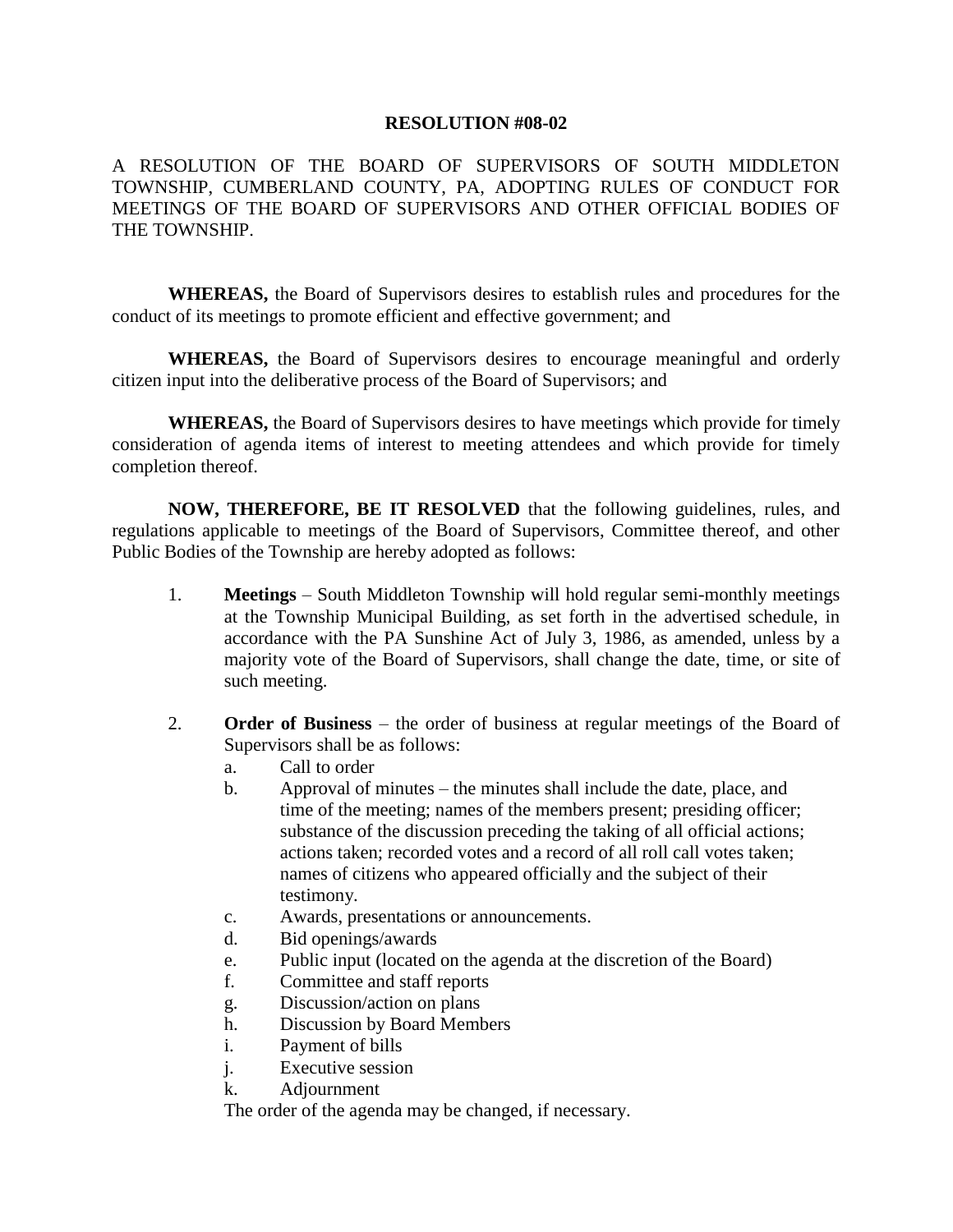- 3. **Agenda** items to be included on the agenda must be presented to the Township Secretary no later than Friday noon of the preceding week. Items not on the agenda may be considered under public input and/or discussion by Board Members. Agenda items which the Board does not wish to consider may be postponed until a later date or removed from the agenda by unanimous consent. If this unanimous vote is not forthcoming due to the objection of one or more members, the item must be continued on the agenda. However, a motion to table, to postpone indefinitely or to a certain time, to refer to a committee, approve, deny, etc., would be in order. Unfinished business will be carried on the agenda.
- 4. **Voting** action will be voted on and carried by a majority vote, unless otherwise required. A roll call vote can be requested by any Board Member.

A motion can be withdrawn, with or without the consent of the seconder, at any time prior to a vote being taken. A motion will die if there is no second. The minutes of the Board will include every motion made and seconded, along with action thereon taken. If the vote is not unanimous, the names of the Board Members voting no or abstaining, and the reasons for their votes, will be stated in the minutes. Minutes of the Board of Supervisors will also record those motions which are withdrawn and die due to lack of a second.

5. **Recording of the Board meetings** – all Board meetings will be tape recorded for the purpose of providing accuracy of compilation of the minutes. Such tapes or other devices on which the proceedings are recorded shall be available to the public until the minutes of that meeting are approved. Thereafter, the tapes will be destroyed or taped over. The tapes may not be removed from the Township office and shall not be copied. The official minutes once approved shall be the legal record of the meeting.

Any person wishing to record or photograph during a public meeting, must request permission from the Board of Supervisors, and announce any such action before each public meeting. The Board may give permission to record or photograph the proceedings as long as the action does not detract from the decorum of the meeting or interfere with the deliberations of the Board of Supervisors or any committee thereof. No electronic devices will be permitted in front of the audience microphone and the front row of audience seats, without prior permission of the Chairman.

6. **Public Forum and Participation** – the public is invited to address the Board of Supervisors on any matter including agenda items. In order to be fair to all persons desiring to speak, comments should be kept to five (5) minutes. The Chairman has the right to determine speaking time according to the number of speakers desiring to speak. Each person desiring to speak shall register his/her name on the sign-in sheet, speak with the microphone, and identify himself/herself before speaking. Speakers are requested to furnish the Secretary with copies of any prepared statement/presentation before they begin to speak. The Chairman may interrupt a participant's statements if he/she becomes too lengthy, or ask a participant to leave if he/she does not observe reasonable decorum. The Chairman may limit repetitious and redundant public comment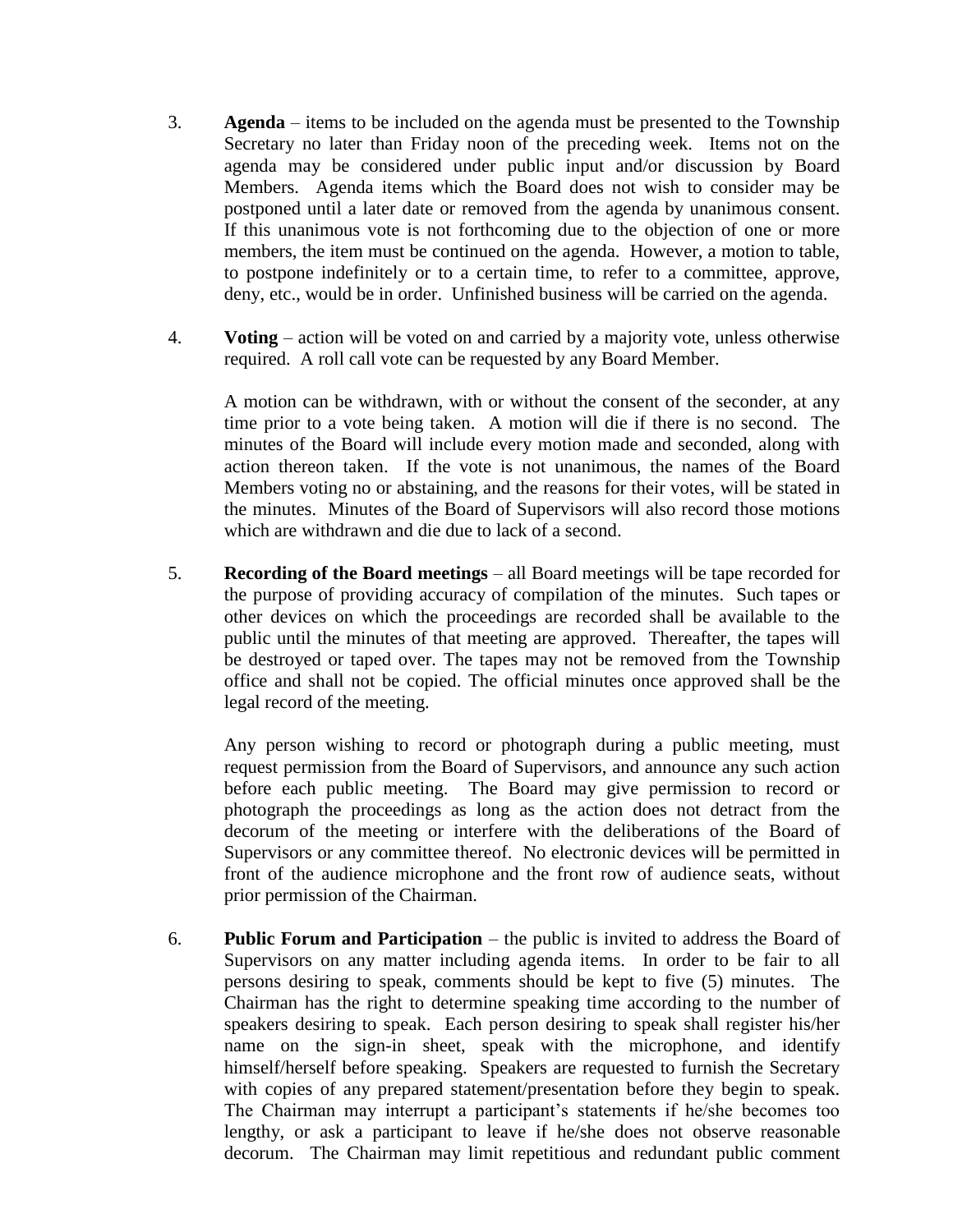made regarding a specific topic. Public comment must pertain to topics involving the jurisdiction of the Township's municipal government. Public comment that is scandalous, impertinent, irrelevant, or for the purpose of disrupting the meetings shall be ruled out of order by the Chairman. If there is not sufficient time for public comment at a meeting of the Board of Supervisors, public comment may be deferred to the next meeting of the Board.

No placards or banners will be permitted in the meeting room without prior approval.

No videotaping or tape recording of the Township staff is permitted without prior permission of the Board of Supervisors.

When a group of persons wishes to address the Board on the same subject matter, it is proper for the Chairman to request a spokesperson to be chosen by the group to address the Board, and to limit the number of persons addressing the Board on the same matter to avoid unnecessary repetition. The time limit for a group shall be no longer than fifteen (15) minutes.

- 7. **Committee and Staff Reports** all committee and staff reports shall be submitted in written form to the Township Secretary, Manager or Assistant Manager no later than Friday noon of the week preceding the meeting in order to be given to the Board before the meeting. The Board may receive the reports without being read aloud. Failure to submit a written report in accordance with the regulations may result in no discussion of that committee at the meeting. All staff should submit written reports two days before the meeting to allow time for distribution.
- 8. **Executive Session** the Board of Supervisors may hold an executive session, which is not open to the public, before, during, at the conclusion of the meeting, or at some other time. The presiding officer shall announce the purpose of the executive session. The announcement can be made at the public meeting prior to or after the executive session.

The Board of Supervisors may hold an executive session for discussion on any purpose(s) permitted under Section 8 of the PA Sunshine Act, Act No. 1986-84, as amended, and in accordance with the procedures as set forth therein. Official actions based on discussions held in executive sessions shall be taken at a public meeting.

9. **Special Meetings** – special meetings may be called as specified under the Second Class Township Code and other applicable laws. The Chairman of the Board of Supervisors may call a special meeting at any time. Upon the Chairman's failure or refusal to call a special meeting when requested, such meeting may be called at any time by a majority vote of the Supervisors.

The order of business shall be as follows unless altered by the Chairman or a majority vote of the Supervisors present and voting: